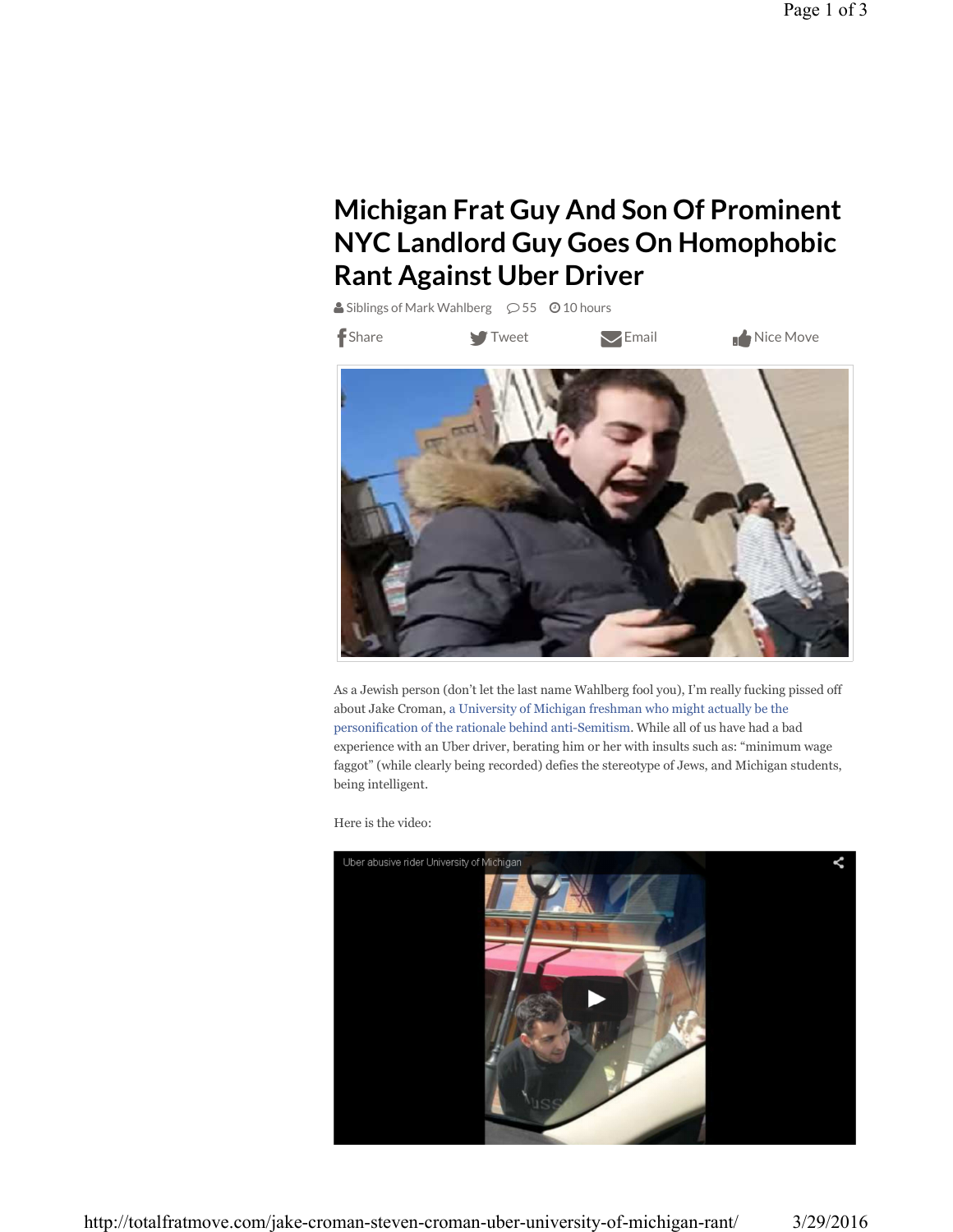This story actually gets worse. Jake is the son of Steven Croman, a sort of real-life Wolf of Wall Street, repeatedly named one of the worst landlords in the city of New York and embroiled in a seemingly perpetual series of legal battles due to his own less than stellar practices. While, perhaps true to my Judaism, I admire success and the accumulation of absurd sums of money, doing so while using ex-police to intimidate minority families, cutting gas and water supplies for months to homes with children and blatantly lying your way to mega millions is fundamentally un-American.

Jake's homophobic and obnoxiously pompous rant was supposedly prompted by an anti-Semitic remark made by the Uber driver. I'm not buying it. The driver has a confirmed 4.8 star rating from over 2,600 trips, and Jake's claim he "filed a report with the Ann Arbor police immediately after" seems to be about as legitimate as his father's business dealings, as the Ann Arbor PD has no record of any contact with the younger Croman. It's literally impossible to drive an Uber in Ann Arbor if you refuse to drive Jews. That would be like not allowing black riders in Kenya. You'd have no business.

The internet has exploded with vitriol and hate, not just towards Jake, but Jews in general. The newly created jakecroman.com has received nearly 40,000 hits in less than a day  $- a$ juvenile and crass looking site featuring some of the "highlights" of Jake's social media, and the past of his father. Comments on linked articles to student newspapers, YouTube, and online publications range from "let's ruin his fucking life," "when can I kill this Jew," "typical Jewish cocksucker," to "the time will come and they will be the first to go."

I'm sorry, but fuck you Jake for doing this, not just to the driver (who very well might be an opportunist cunt) but to our people. It's awesome your life is so great, the fact you can "sit on your ass all day and watch some TV" is fucking amazing, and you're incredibly lucky to be able to do that and go to a school like U of M. A lot of us here were born "lucky." It's nothing to be ashamed of, and I don't think anyone should apologize for the hard work and success of those who came before them. But we, the well-educated, well-supported, and well-funded, younger generation has a responsibility: to take what it is that we have been given and make an actual positive impact on society, and those around us.

Regardless of what was said to prompt this, in 2016 there's no reason to ever use homophobic slurs, in gest or anger. In the era of the worst wealth inequality in American history in which the average family of 4 lives on less disposal income than in 1970 (adjusted for inflation) lambasting an engineer for making extra cash driving an Uber, while you boast about your father given wealth, is despicable.

This kind of shit is part of the reason people say so many awful things about us, why we are perceived as the sniffling schemer with a bad hairline and a 7-inch vertical jump. This is a major reason anti-Semitism did not die with Adolph Hitler. Trust me, I know Ann Arbor. IF they let you stay in school after this, you won't last long calling people "faggots."

But at the end of the day, let's remember this is an 18-year-old kid. We have all said things we regret, we've all made horrible mistakes (you should see who my roommate woke up with this morning) and I'm sure there are times in our pasts we look back on thankfully without video evidence. Calling for this kid to be "killed" is insane, just as extrapolating his comments to be that of all those who share his faith is irresponsible and idiotic.

This, of course, has already taken an anti-frat turn as well, describing him as a "frat bro" and insinuating a link between Greek culture and this sort of behavior. In reality, this is just as far fetched as the internet tough guys talking about beating up Jews on YouTube.

I not only hope Mr. Croman learns from this, but all of us as the future of our nation understand not just the disgusting nature of his comments, but of the reaction as well.